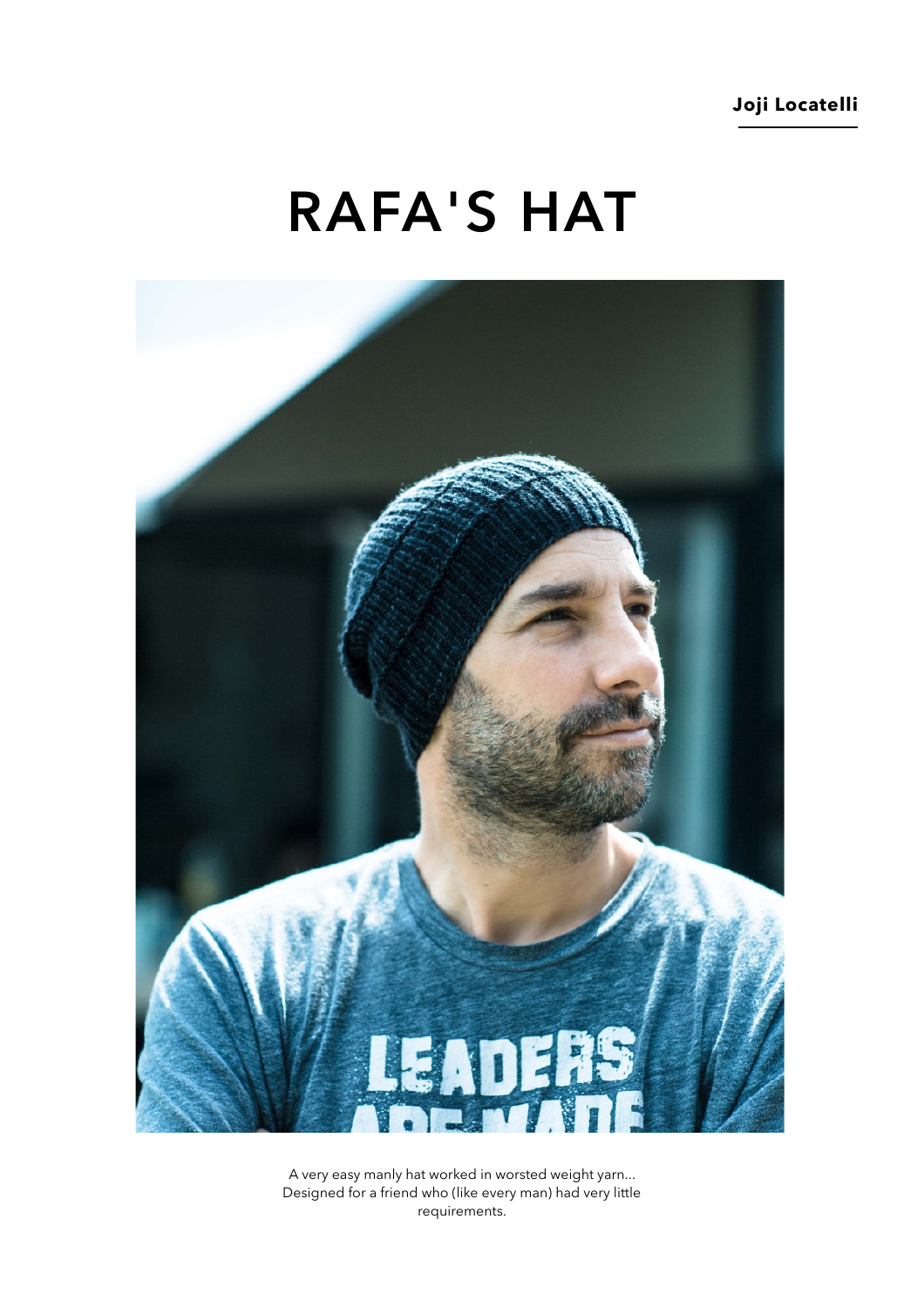### **SIZE**

Adult's Small (Medium, Large). Shown in size Medium.

#### **FINISHED MEASUREMENTS**

Circumference unstretched: 14¾ (16, 17½)" [37 (40, 44) cm]. Length from brim to top: 8 (8½, 9¼)" [20 (21.5, 23) cm].

#### **MATERIALS**

Yarn: You will need 1 skein of *Lush Worsted* by The Uncommon Thread (80% Merino /10% Nylon /10% Cashmere - 100g / 230y /210m) or approx. 150 (170, 190)y [140 (155, 175)m] of any other worsted weight yarn. The sample was knit using colorway Charred.

Needles: US 5 (3.75mm) circular needles.

Other notions: Stitch marker, tapestry needle.

### **GAUGE**

26 st and 34 rows to 4" (10cm) in 1x1 rib (unstretched) on US 5 (3.75mm) needles.

# **Directions**

**HAT** 

Cast on 96 (104, 112) sts and join for working in the round placing a marker at the beginning.

Rounds 1-16: (K1, p1) to end of round.

Round 17: K to end.

Round 18: P to end.

Repeat rounds 1-18 twice more.

Work 4 (8, 16) more rounds in 1x1 rib.